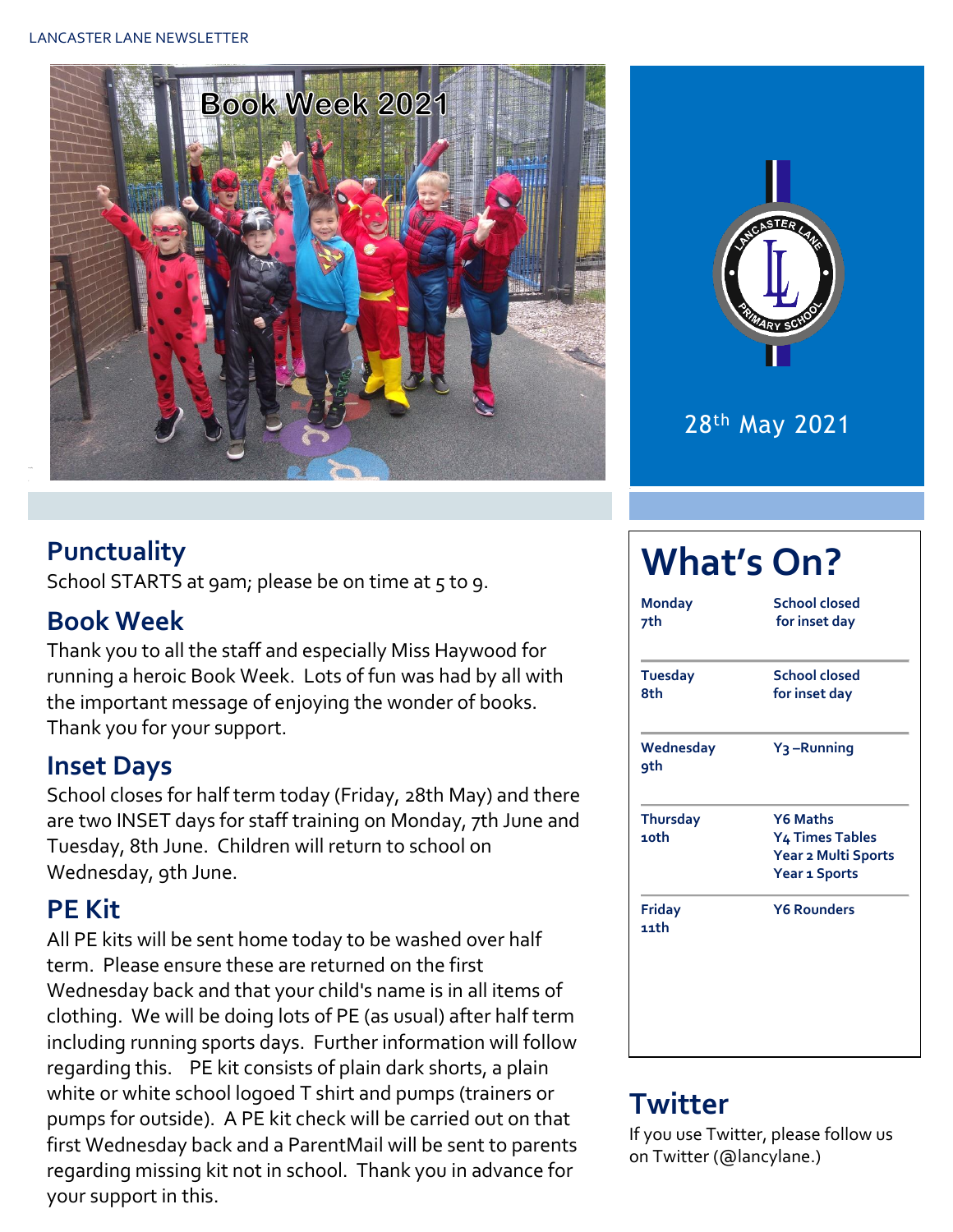### **Breakfast Club Stoppers After School Club**

At Breakfast Club the children enjoy their breakfast while still enjoying Book Week activities.

#### **Stoppers After School Club**

This week at Stoppers the children have been making Super Hero masks for Book Week.

The staff in Breakfast Club and Stoppers can work around one off sessions and shift patterns if yourrequire a place at either club.

#### **Positive Covid 19 Tests**

With the easing of the lockdown, it is imperative that we continue to track and trace any child or adult in school who has symptoms of Covid 19 (high temperature, a new or continuous cough and / or loss of taste and smell). If your child is showing any of the above symptoms you must take them for a PCR Covid tests and if the result is positive you must then email Mrs Geldard on head@lancasterlane.lancs.sch.uk so that we can ascertain whether the rest of the class will also need to self isolate.

#### **School Uniform**

If you have any good quality nearly new school uniform that your child has grown out of which would do another child a turn, please send this into school for our nearly new rail. There are items on the rail which parents can choose from for a small donation to school funds.

Each class has a pile of lost school uniform which we can't return to its rightful owners because they do not have names in. Please write your child's name is all items of school clothing.

#### **Early Learners**

There is a limited number of spaces in our Early Learners pre-school from September. If you have, of know of, a two, three or four year old who would like a space please email Mrs Gold (Early Learners' manager) on d.gold@lancasterlane.lancs.sch.uk for further information. There are appointment led introduction sessions taking place in Early Learners on Tuesday, 8th June for interested families.

#### **And finally ….**.

Forget the mistake. Remember the lesson.